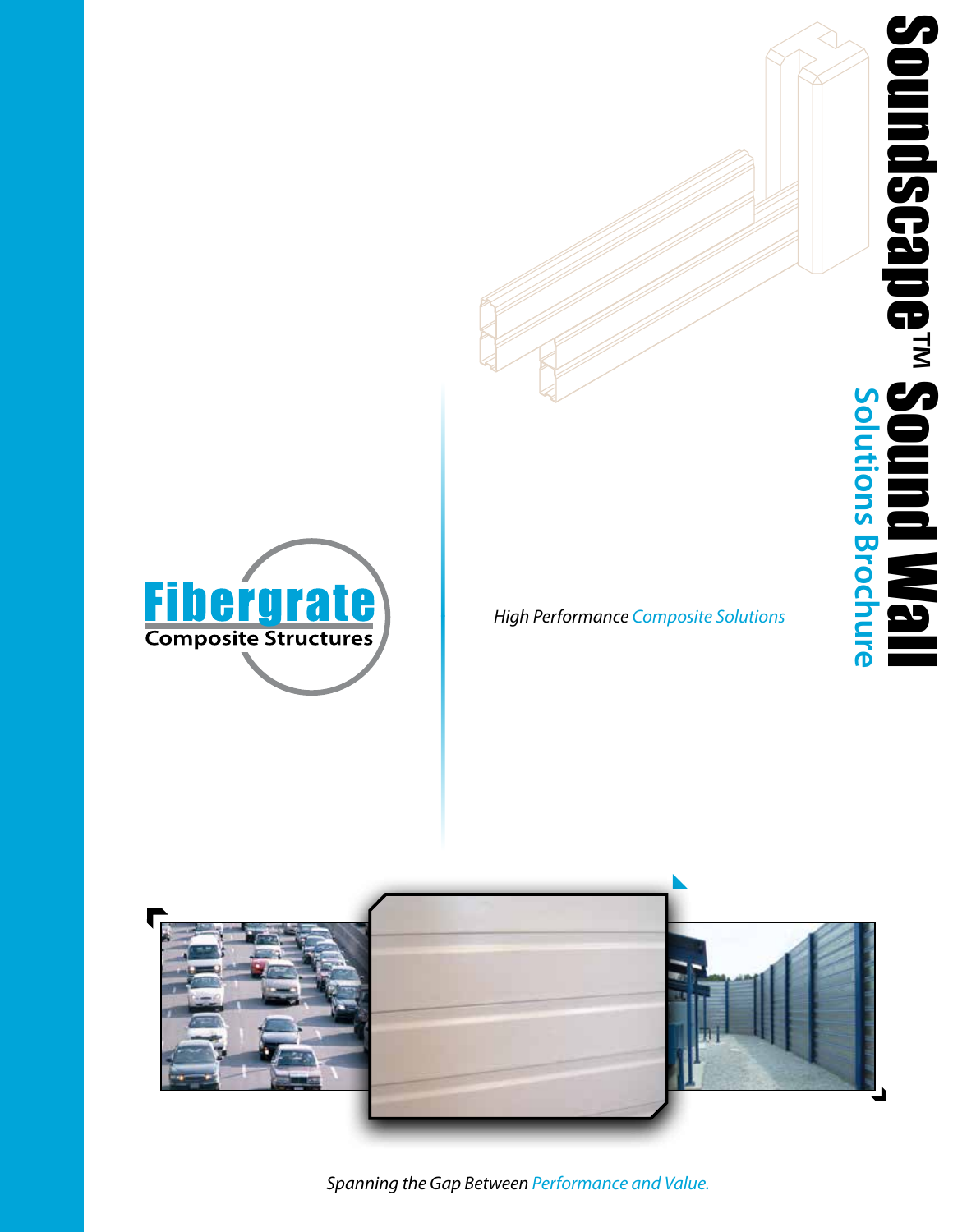# Custom Fiberglass Forms Division

Since 1966, Fibergrate Composite Structures has participated in over 50,000 fabrication installations worldwide. Fibergrate's design and manufacturing capabilities are global with two manufacturing facilities and worldwide distribution. As the world of composites and composite technology advances; Fibergrate leads the revolution.

Custom Fiberglass Forms, a division of Fibergrate Composite Structures, specializes in custom fiberglass reinforced plastic (FRP) products for original equipment manufacturers (OEM) and the architectural community. Custom Fiberglass Forms works directly with customers and industries to develop individualized solutions to solve old problems, create new products or improve the quality of existing products. Our design team has years of experience creating custom FRP solutions for numerous public projects like zoos, aquariums, water parks, sunscreens, fountains, pedestrian bridges and playground equipment.

Custom Fiberglass Form's premier product line begins with the Soundscape Wall Solutions' sound barrier wall. Soundscape is a fiberglass reinforced plastic barrier manufactured through a high-quality pultrusion process. Soundscape Wall Solutions has developed a superior light and noise barrier wall that meets all AASHTO and DOT guidelines. With a Sound Transmission Class (STC) of 30, the Soundscape wall will provide the needed sound reduction for congested traffic or retail areas. In addition, the class 1 fire-retardant FRP material is lightweight allowing for fast modular installation and the ability to use even in challenging terrain. The Soundscape wall can span up to 24 feet and requires no heavy equipment for installation or repairs which will minimize disruption to traffic and damage to surrounding vegetation. The FRP material will not corrode, rust or rot and is graffiti, moisture and freeze thaw resistant meaning that once it is installed, the Soundscape wall maintains its aesthetic beauty for 50 plus years of service life.

- - - - - - - - - - - - - - - - - - - - - - - - - - - - - - - - - - - - - - - - - - - - - - - - - - - - - - - - - - - - - - - - - - - - - - - - - -

### Applications

- Residential Developments
- **Shopping Centers**
- Industrial Sites  $\bigcirc$
- Schools
- Railroads
- Highways  $\bigcirc$
- **Restaurants**  $\bigcirc$
- Commercial Sites  $\bigcirc$
- **Recreational Facilities**

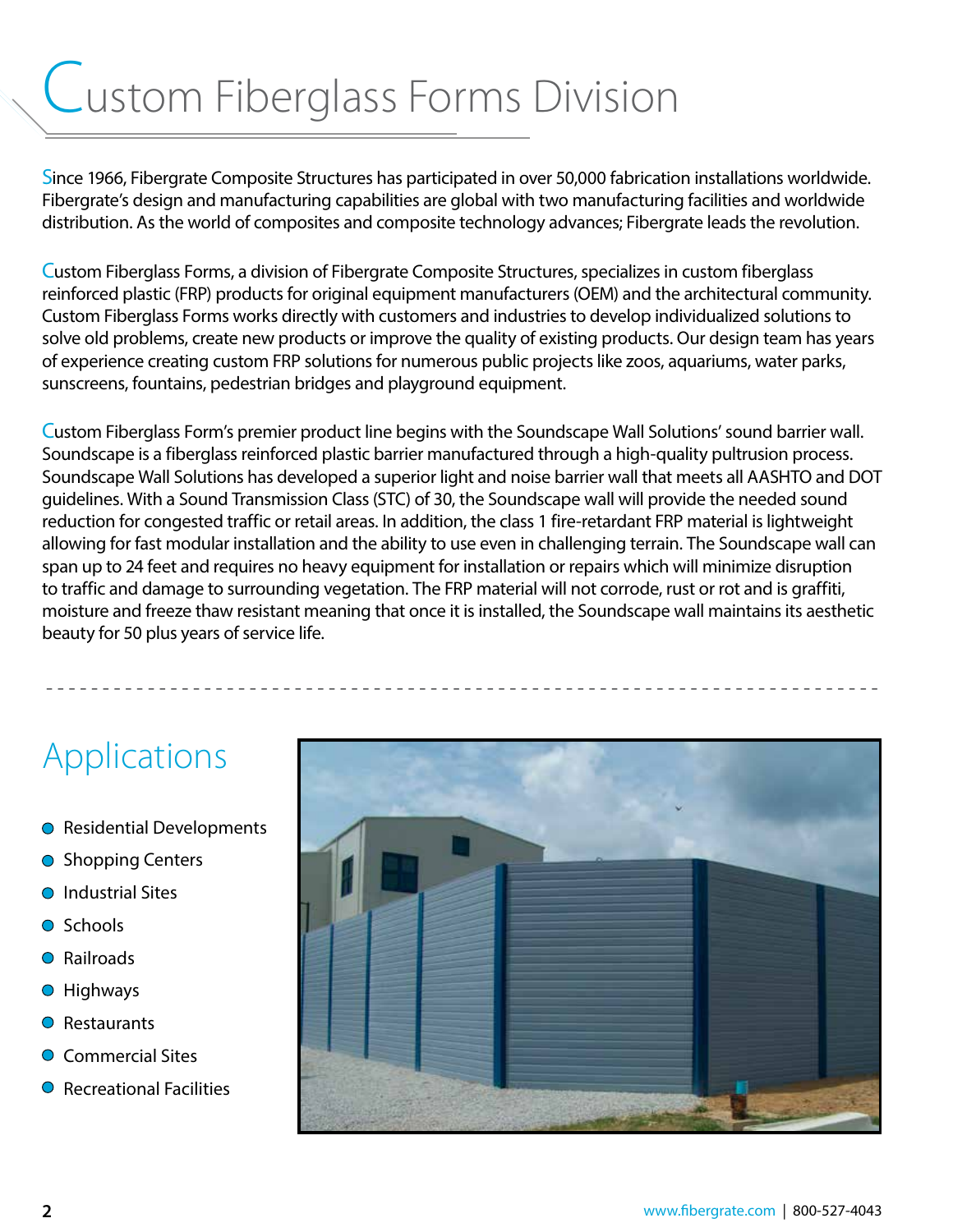# Soundscape™ Soundwalls

The Soundscape FRP Walls provide *the* solution for sound barrier wall installations. The strength and benefits of Fibergrate's FRP products continue with this product line. With the economical process of pultrusion, Soundscape planks will outperform, cost less, last longer and install faster than other noise wall options.

### Soundscape Sound Barrier Features:

- $\triangledown$  Meets or Exceeds All ASSHTO and DOT Guidelines
- $\blacksquare$  Modular, Lightweight Design
- $\triangledown$  Sound Transmission Class of 30
- $\blacksquare$  Multiple Finish Options
- $\triangledown$  Graffiti, Moisture and Freeze Thaw Resistant
- Will Not Crack, Corrorde, Rust, Warp or Rot
- $\blacksquare$  No Heavy Equipment Required for Installation or Repairs
- $\triangledown$  Stronger and More Resilient Than Other Choices
- $\sqrt{ }$  50 Plus Years of Service
- **M** Lowest Life Cycle Cost
- $\triangledown$  Structurally Self Supporting: No Need for Footing Under Panels
- $\boxtimes$  Optional Concrete, Steel, Wood or FRP I-Beam
- $\nabla$  Repairs and Modifications Can Easily Be Made On-Site

To form a pultruded element, continuous fiber rovings and mat are mechanically drawn through a resin bath and shaped through a series of forming guides, then pulled through a heated die.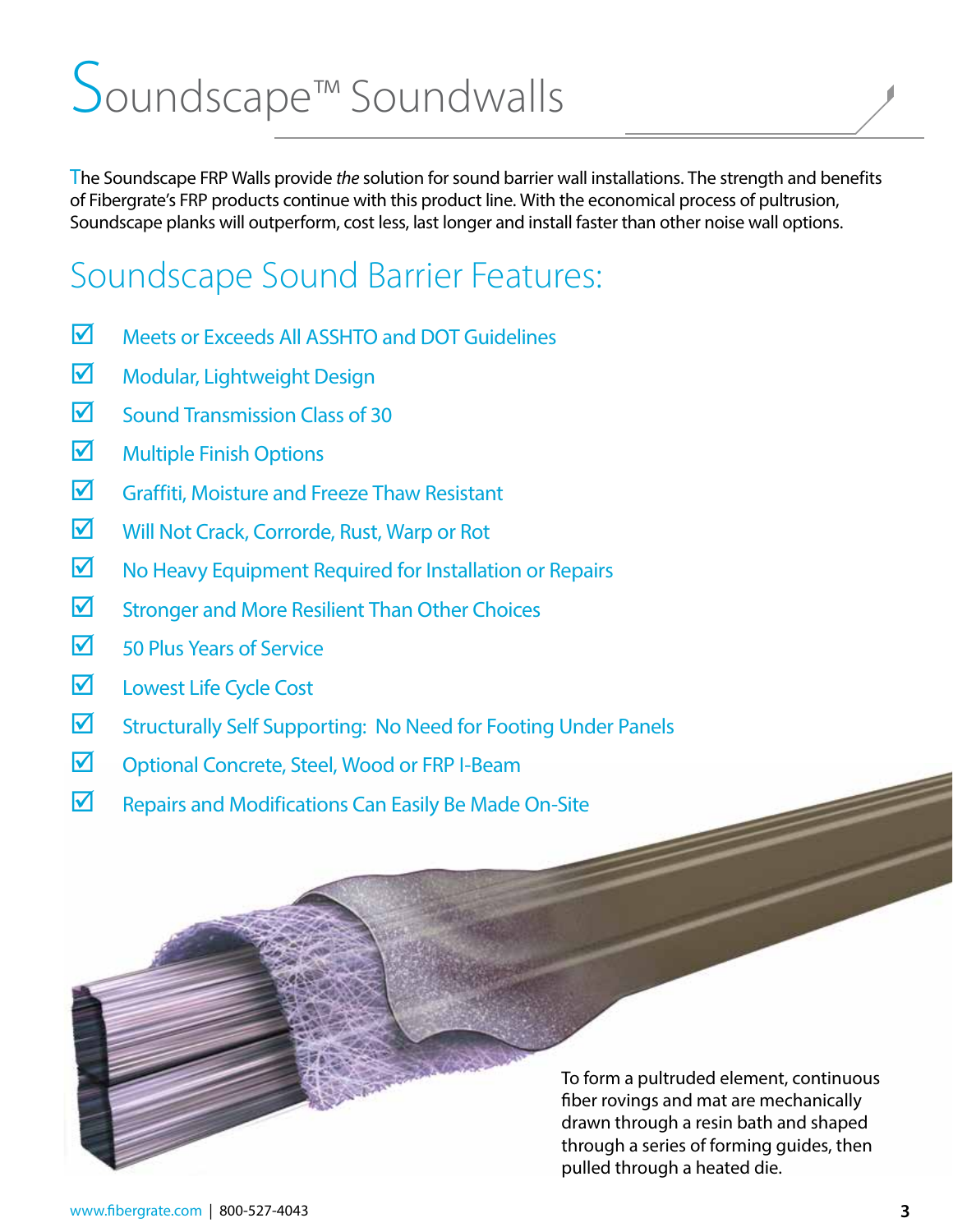# Details

All Soundscape walls meet or exceed all AASHTO and DOT guidelines. Each Wall is made of interlocking tongue and groove fiberglass reinforced plastic planks set into concrete, steel, wood or FRP columns. The internal web design of the Soundscape plank minimizes deflection and allows each wall section to span up to 24 feet, greatly reducing the number of columns and caissons required for each project. The 12-inch high design minimizes the number of planks required per section while the tongue and groove configuration strengthens the assembled wall and eliminates the possibility of any gaps between stacked planks.



#### Soundscape Plank



Plank weighs 4.5 lbs/ft

### Soundscape Material Properties

|                                                |                                      | 6.00<br>6.00                   | 0.188        |
|------------------------------------------------|--------------------------------------|--------------------------------|--------------|
| <b>Soundscape Material Properties</b>          |                                      | 050<br>Plank weighs 4.5 lbs/ft | 0.125        |
|                                                |                                      |                                |              |
| <b>Properties</b>                              | <b>Test</b>                          | <b>Units</b>                   | <b>Value</b> |
| <b>Flexural Strength</b>                       | ASTM D790                            | psi                            | 30,000       |
| <b>Flexural Modulus</b>                        | ASTM D790                            | x10 <sup>6</sup> psi           | 1.8          |
| <b>Tensile Strength</b>                        | ASTM D638                            | psi                            | 30,000       |
| <b>Tensile Modulus</b>                         | ASTM D638                            | x10 <sup>6</sup> psi           | 2.5          |
| Compressive Strength<br><b>Barcol Hardness</b> | ASTM D695                            | psi<br>n/a                     | 30,000<br>40 |
| <b>Impact Resistance</b>                       | <b>ASTM D2583</b><br><b>ASTM 256</b> | ft-Ibs/in                      | 25           |
| <b>Sound Transmission Class (STC)</b>          | ASTM E90, ASTM E413                  | <b>STC Rating</b>              | 30           |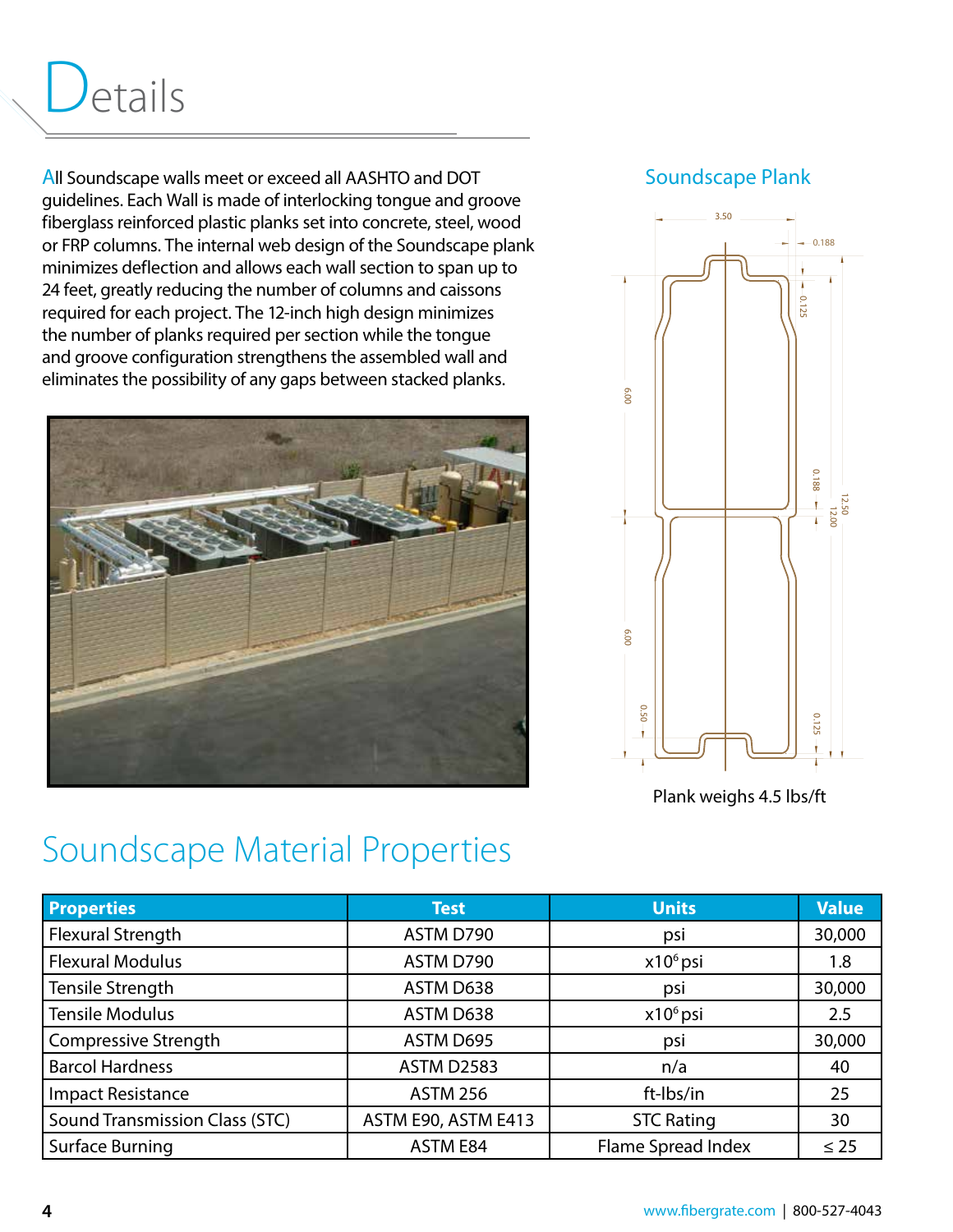# **Drawings and Connections**





#### Typical Angle Connections



#### Typical Connection Alternate Soldier Pile Configuration

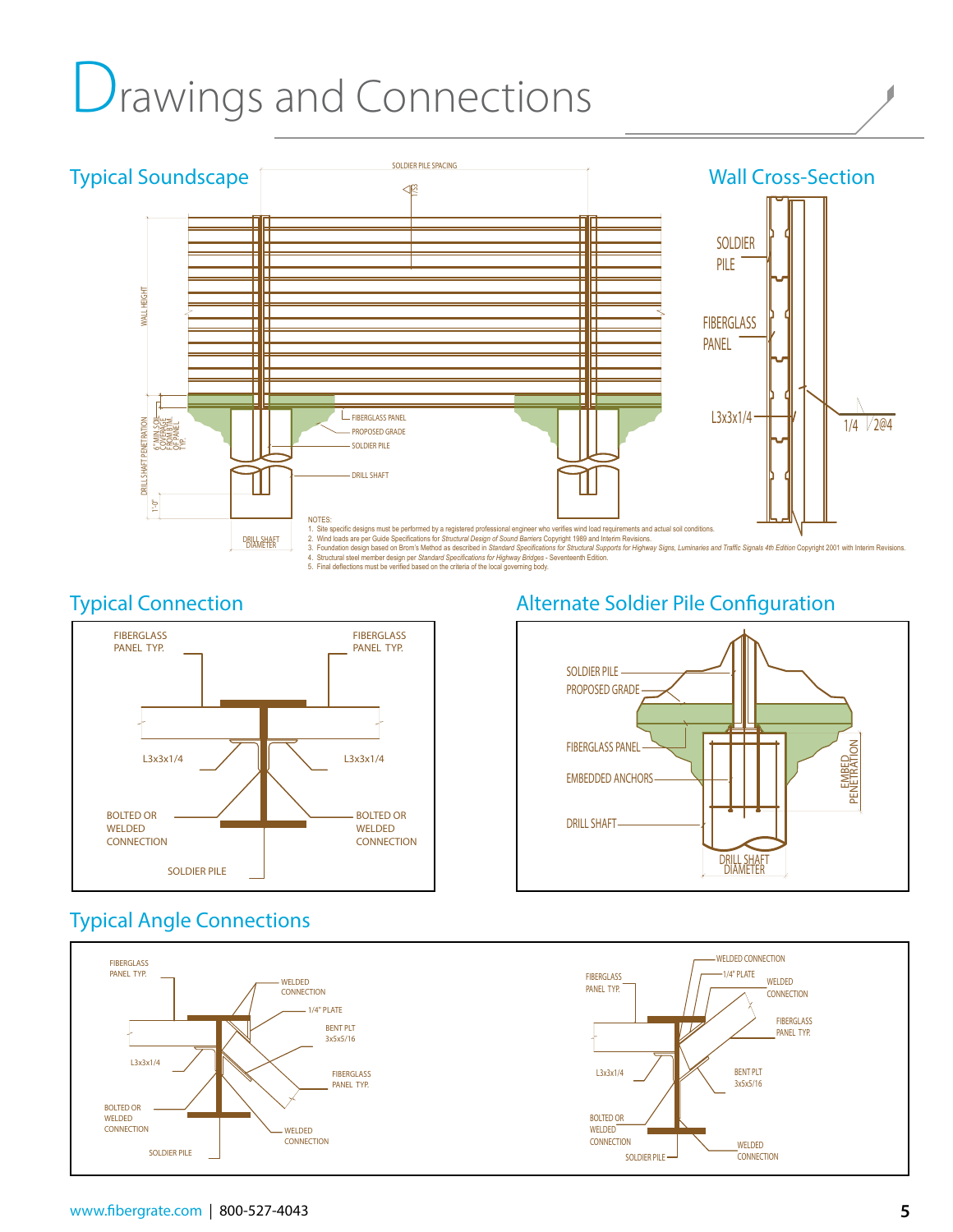# **The Classic Series**

The Soundscape Classic Series is a smooth "shiplap" design available in 8 standard colors. The Classic Series is finished with a graffiti-resistant high-build coating of an Aliphatic Acrylic-Polyester Polyurethane to further increase resistance to corrosion, chemical abrasion and weathering. Classic Series planks of complementary colors can also be alternately stacked to build a custom pattern throughout the wall. The Classic Series Soundscape wall is also available in any custom color.

### Standard Colors

*\*Due to manufacturing and printing processes, colors will vary from actual product.* 

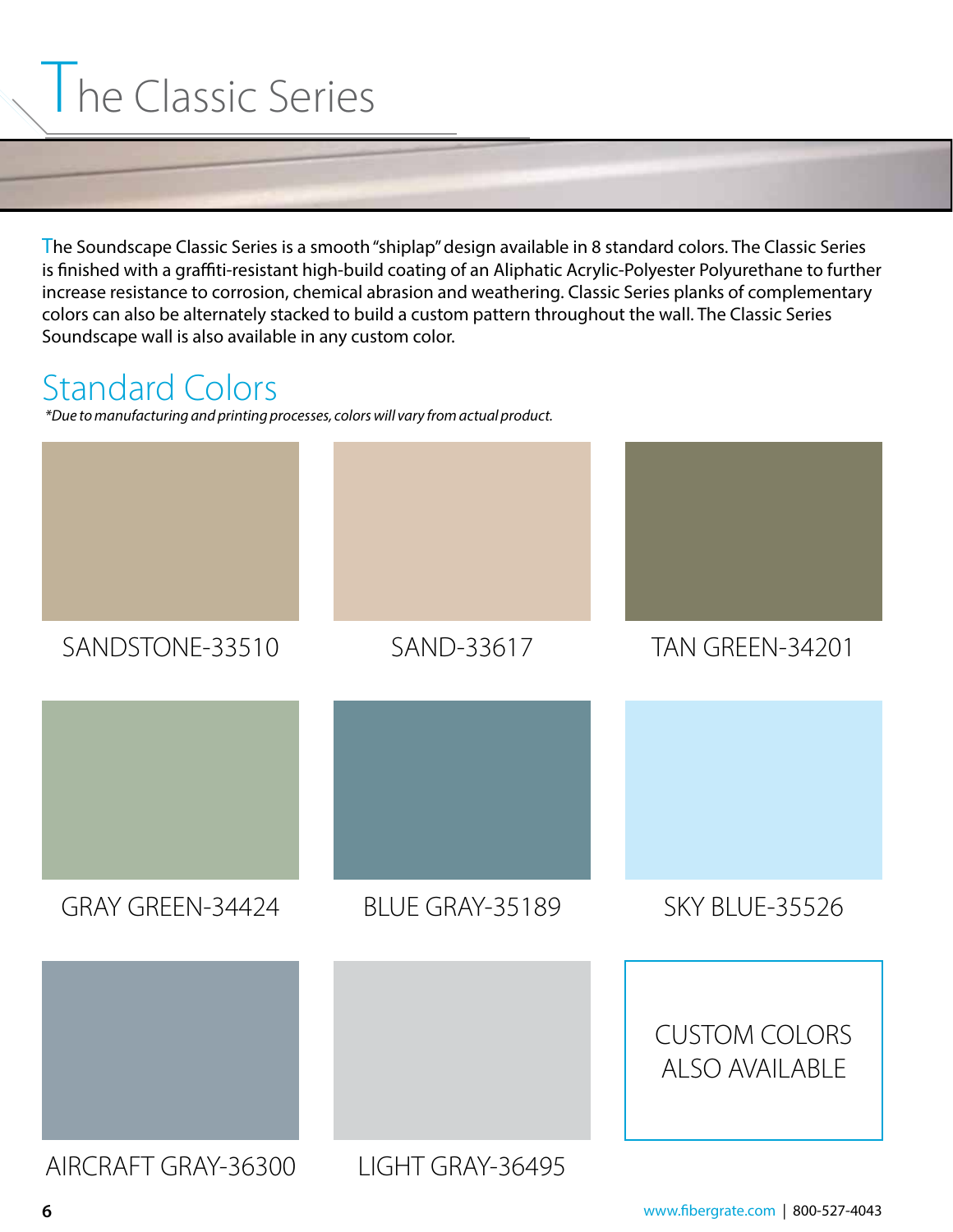# **The Artisan Series**

#### The Artisan Series takes the Classic Series to a new level with the addition of a custom formulated facade of brick, block or stucco. The Soundscape Artisan Series soundwall finish consists of a blend of naturally colored quartz aggregates in a clear 100% acrylic binder over a pigmented acrylic emulsion primer and is applied using a custom template designed specifically for your project. An Artisan Series soundwall can be designed to match an existing structure or to make your wall a one-of-a-kind installation.

### Aggregate Finishes

*\*Due to manufacturing and printing processes, colors will vary from actual product.* 



AS03 WOODBURY PINK



AS04 WHITE ASH



AS05 RIVER ROCK



AS06 CHAMPAGNE GRAY



AS02 STONY CREEK



AS07 SEDONA RED



AS08 EMERALD ISLE





AS10 MIDNIGHT STORM